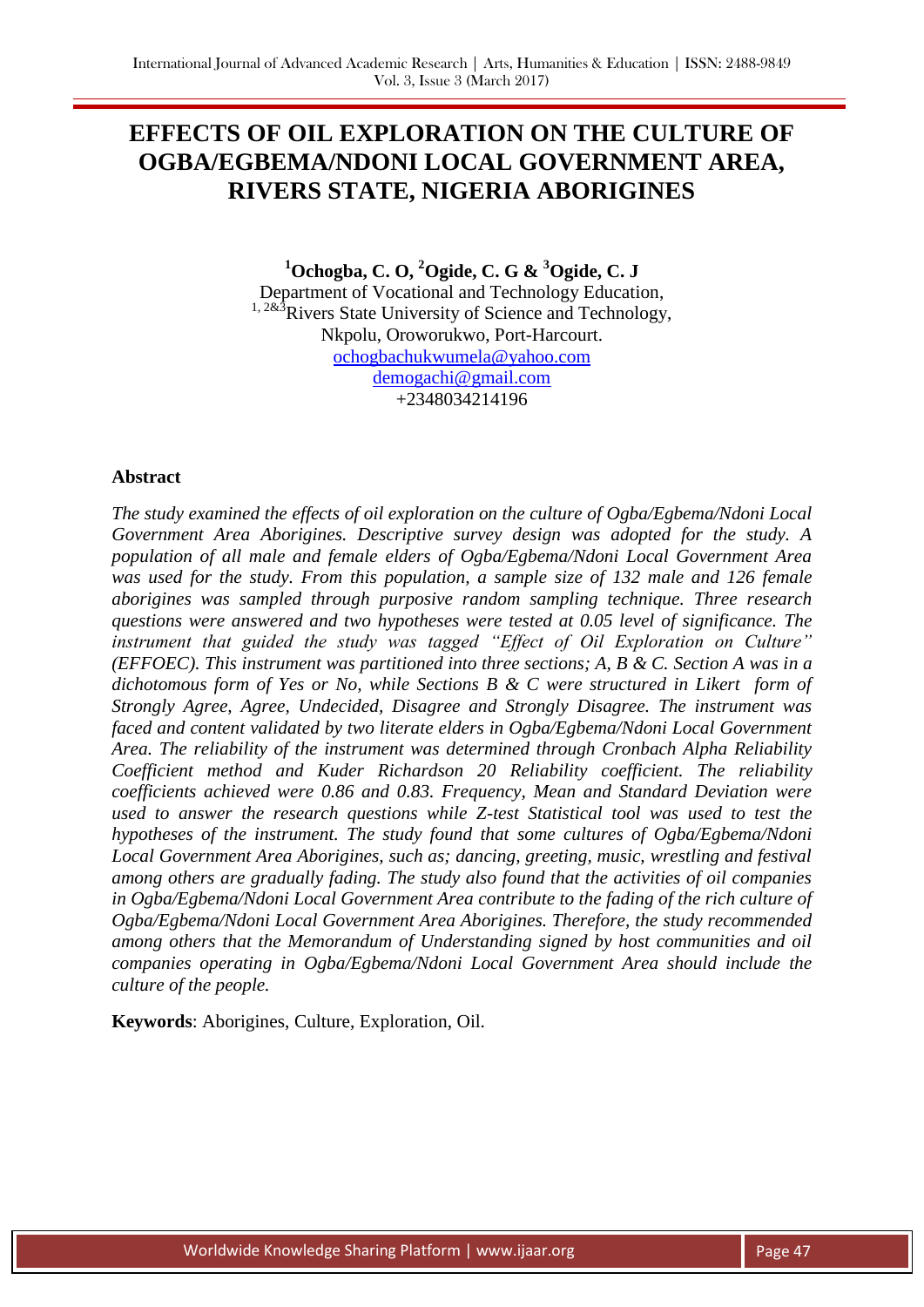## **Introduction**

The discovery of oil in 1956 at Oloibiri in Bayelsa State of Nigeria placed Nigeria among oil producing countries in the world. This discovery began the major exploration of oil in Niger Delta region. Today, oil exploration and exploitation has gained the audience of researchers. According to Okpako (2014), oil exploration is the process of sourcing for in order to locate or discover where oil is naturally deposited especially in a quantity which can be meaningfully commercialized. In this context, oil exploration can be defined as the process of sourcing, and drilling of discovered reservoir of oil for commercial purposes.

Osam (2014) observed that oil exploration in Ogba-Egbema-Ndoni Local Government Area started long ago at Ebocha in early 1960s. During this period, Shell B.P, Nigeria Agip Oil Company (NAOC) and Total Elf Nigeria limited gained concession to operate in Ogba-Egbema-Ndoni Local Government Area. Furthermore, Ellah (1992) pointed out that Total Elf Nigeria limited had Oil Milling Lease (OMLs58) to operate in the Egi area of Ogbaland which covers about 43% of the land area, while NAOC operated under the licence of OMLs 61 in about 440sq.kms which represents 48% of the land area. Shell also operated on the fringes of Egbema land. Although other sub-contracting companies operate in Ogba-Egbema-Ndoni Local Government Area, the predominant ones are NAOC, Elf, and Shell.

The activities of these companies in Ogba-Egbema-Ndoni Local Government Area account for the daily production of several barrels of crude. In line with this, Isife, Albert and Odua (2012) assert that NAOC and Total Elf Nigeria Limited have being operating in Ogba-Egbema-Ndoni Local Government Area, and they account for the daily production quota of 100,000 and 133,000 barrels respectively per-day. This large quantity of crude oil has placed Ogba/Egbema/Ndoni Local Government Area as the oil producing zone with the highest crude oil deposite in Nigeria which earned her the slogan " the land of black gold" (Ochogba, Amirize, Ahiauzu, Ochonma, Ugada & Ake, 2004),

The presence of oil companies in the region resulted to the development of some of their host communities. Although some of these developments may not be visible, but in one way or the other the presence of oil companies attracted foreigners into the region. Maboguje in Ukwayi, Eja-Eja and Ojong (2012) defined development as that which includes economic growth, modernization, distributive justice and socio-economic transformation. Development goes beyond issues of per-capital income and Gross National Product to include a socio-economic context which includes issues of human welfare (Sada in Ukwayi et al, 2012). The socioeconomic context of development involves modernization. Modernization is said to be a complex human relations as well as the generation and utilization of technological resources to change the quality of human life. Therefore, modernization is a process whereby a society is re-oriented in its structure, institutions, values and patterns of behaviour. Okwu in Osam (2014) observed that the activities of oil companies contributed to the development of towns like Omoku, Akabuka, Okwuizi, Obrikom, Erema and Ogbogu. Therefore, if development includes modernization which is a process whereby a society is re-oriented in its structure, institutions, values, patterns and behaviours of people, which represents the culture of the people, it could be that the cultures of communities that have developed due to the presence of oil companies have been directly or indirectly affected.

The term "culture" according to Arowolo (2010) is the collection of human activities and general principles that tend to guide ideas of a group of people with shared traditions (general acceptability), which are passed on, instilled into generation (socialization) and reinvigorated by members of the group (sustainability). In this context, culture can be seen as the totality of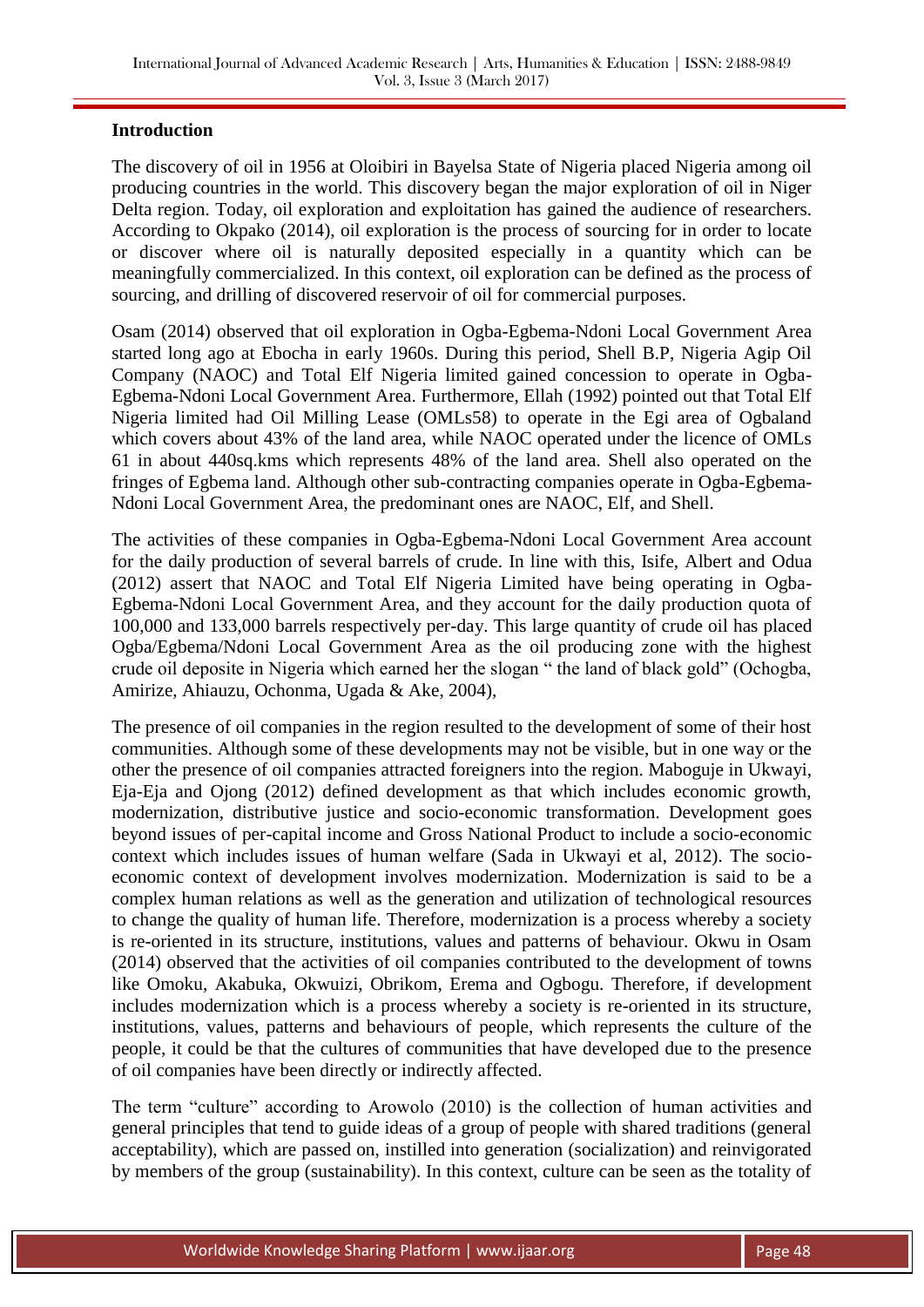that which binds people together, such as; ideas, beliefs, values, norms, custom, arts and behaviours. Culture moulds people's character, attitude and their ways of socialization. It makes one to think, sing, dance and behave in a particular manner (Dangana, 2016). Culture differs from one community, tribe, and ethnic group to another. It spreads across even from one country to another. A continent can also differ from another continent in terms of their culture. Therefore, the culture of a place makes it unique; hence, the culture of Ogba-Egbema-Ndoni Local Government Area makes the aborigines unique from other Local Government Areas in Rivers State.

The Ogba-Egbema-Ndoni Local Government Area Aborigines are known for their unique ways of dancing, greeting, fishing, farming, masquerading, festival and others. Although there still exist some disparities in the dance pattern of the various ethnic groups that makes up Ogba/Egbema/Ndoni Local Government Area. For instance, the dance step of an Ogbaman is different from that of the Egbema-man and even the Ndoni-man. But there are also areas where they have similar culture. In collaboration, Ochogba et al (2004) assert that some of the culture and tradition of the Ogba people cut across the different groups with little or no variations, such as; marriage, burial rites, festivals, age grade and others. Some of these cultures are no longer effective in some communities in Ogba axes of Ogba/Egbema/Ndoni Local Government Area (Ochogba et al, 2004).

However, an Ogba man is a man that can easily adapt to changes. According to Ofoegbu as cited in Dike (2013), the Ogba man is a man of adventures. He is most open (compared in general terms with the other peoples of Nigeria) to other cultures and faster in the acceptance of western ideas. Therefore, the beginning of oil exploration in the region with its enormous activities may have affected the culture of Ogba/Egbema/Ndoni Aborigines. In the words of Ellah (1992), the concentration of oil companies in Obrikom, Ogba/Egbema/Ndoni Local Government Area, has had a great socio-cultural impact on the Ogba language, culture and marriage system. Ellah (1992) further explained that prior to the discovery of oil in Ogba/Egbema/Ndoni Local Government Area; it was a taboo to see a boy and a girl sit together to discuss sexual relationship in public. Today, girls of school age, even the married women are usually found around the oil company staff because of the huge amount they earn monthly. Also, Akhionbare and Osuji (2013) observed that oil exploration has negative impact on the socio-cultural issues in Oguta Local Government Area of Imo State. More so, Feefegha in Okoli (2006) affirm that when oil workers arrive to prospect for oil in a community, they lure the young girls and married women into illicit sexual relationships.

In addition to these moral issues, there is a high rate of crime which characterized the region right from the inception of these oil companies. According to Osam (2014), social vices such as stealing, cultism, divorce, unwanted pregnancy, abortion, smoking and gross contravention of social norms by youths of school age have become the order of the day since the inception of oil exploration in Ogba/Egbema/Ndoni Local Government Area. Some of these vices were not so common before oil exploration in the region. Jike in Odoemene (2011) observed that the legendary respect for elders has been largely truncated in Niger Delta communities, which Ogba/Egbema/Ndoni Local Government Area communities happens to be among. Odoemene (2011) state that due to the issue of corruption and greed, Niger Delta youths who have lost sense of respect for elders assumes that elders in their region are corrupt and as such, they no longer care about respecting their elders.

It is also evident that the culture of the people which involves fishing and farming activities has also been affected because of the oil exploration in the region. In a research carried out by Okoli (2006), about 42% of the inhabitants of Ogba/Egbema/Ndoni Local Government Area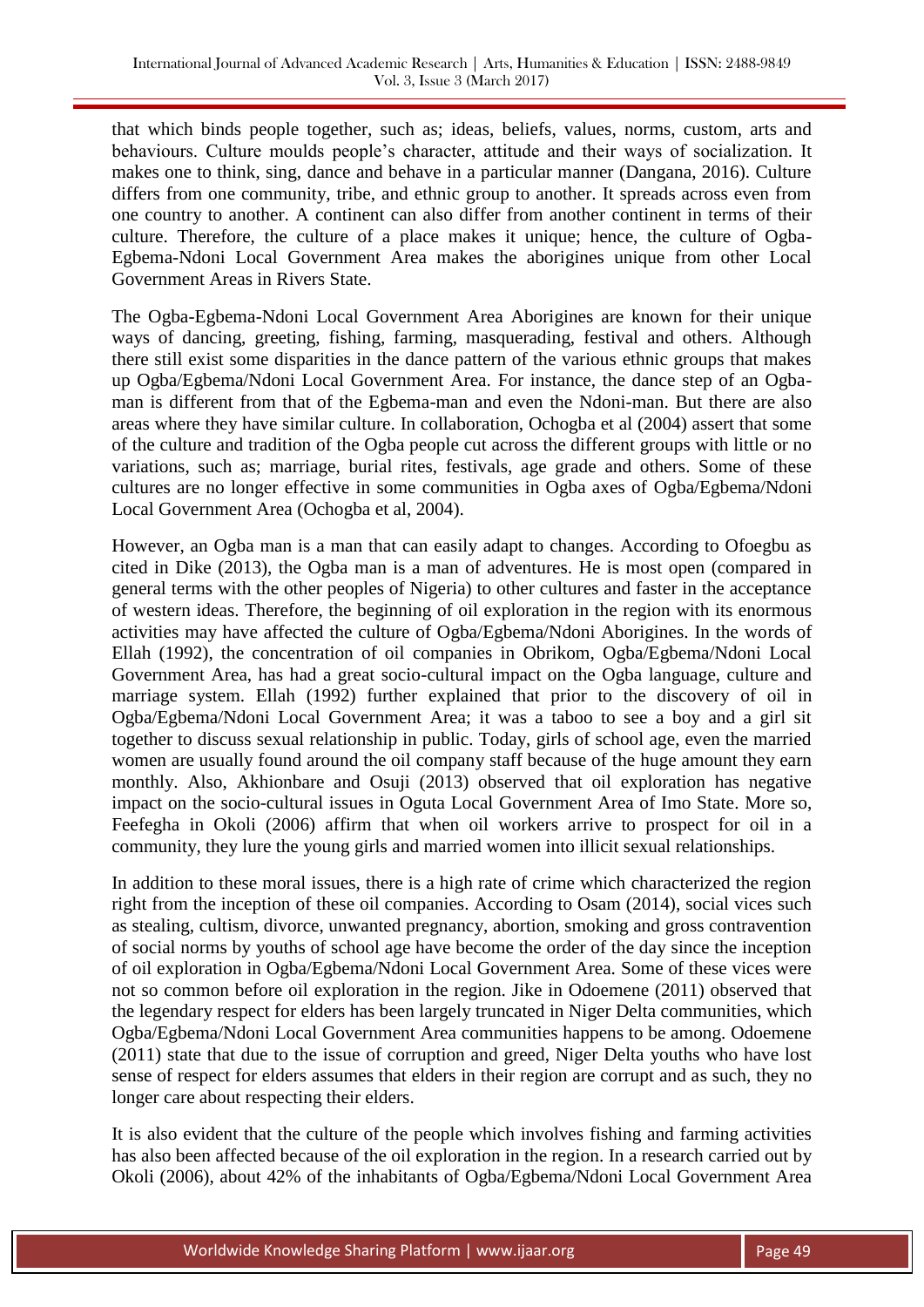were engaged in farming prior to oil exploration, 38.09% in fishing while 19.05% were engaged in hunting but currently 19.05% were engaged in farming, 14.29% were engaged in fishing and 11.00% in hunting, while 26.00% now combine fishing with trading and 28.57% combine farming with trading. Also, Osam (2014) observed that before the coming of oil companies about 20% of the Ogba/Egbema/Ndoni Local Government Area populations were engaged in fishing, but presently, less than 5% of the entire population practice fishing on a subsistence level. With the assertion of researchers on the effect of oil exploration on the culture of Ogba/Egbema/Ndoni Local Government Area, it is worrisome based on the fact that the cultures of the people are gradually going into extinction. Hence, this research work sought to ascertain the effect of oil exploration on the culture of Ogba/Egbema/Ndoni Local Government Area Aborigines.

# **Purpose of the study**

This study examined the effects of oil exploration on the culture of Ogba-Egbema-Ndoni Local Government Area Aborigines. Specifically, the study sought to;

- $\checkmark$  Identify the cultures of Ogba-Egbema-Ndoni Local Government Area Aborigines that are gradually fading.
- $\checkmark$  Examine the activities of oil companies operating in Ogba-Egbema-Ndoni Local Government Area that have impact on the culture of the people.
- $\checkmark$  Investigate the effects of oil company activities on the culture of Ogba-Egbema-Ndoni Local Government Area Aborigines.

## **Research questions**

- $\checkmark$  What are the cultures of Ogba/Egbema/Ndoni Local Government Area Aborigines that are gradually fading?
- $\checkmark$  What are the activities of oil companies operating in Ogba/Egbema/Ndoni Local Government Area that have impact on the culture of the people?
- $\checkmark$  What are the effects of oil company activities on the culture of Ogba/Egbema/Ndoni Local Government Area?

# **Hypotheses**

The following null hypotheses were tested at 0.05 level of significant:

- $\checkmark$  There is no significant difference between the mean responses of male and female elders of Ogba/Egbema/Ndoni Local Government Area on the activities of oil companies operating in Ogba/Egbema/Ndoni Local Government Area that have impact on the culture of the people.
- $\checkmark$  There is no significant difference between the mean responses of male and female elders of Ogba/Egbema/Ndoni Local Government Area on the effects of oil companies' activities on the culture of Ogba/Egbema/Ndoni Local Government Aborigines.

# **Methodology**

The study adopted a descriptive survey design based on the fact that information was collected from male and female aborigines of Ogba/Egbema/Ndoni Local Government Area in order to ascertain the effect of oil exploration on their culture. The study was carried out in Ogba/Egbema/Ndoni Local Government Area. Ogba/Egbema/Ndoni Local Government Area is one of the major oil producing local government areas in Rivers State. The local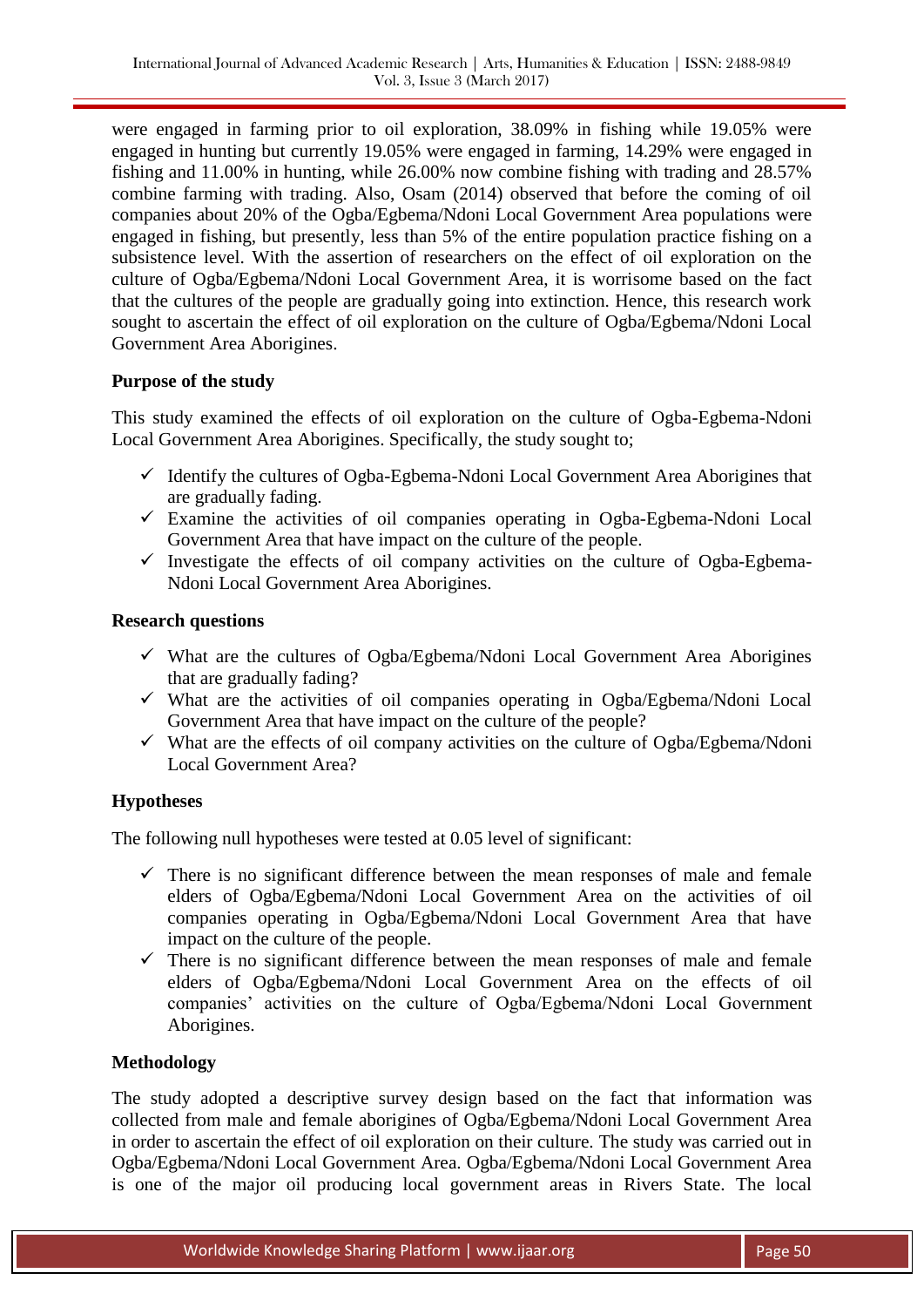government play host to several oil companies, such as Agip, Elf, SAIPEM, NLNG and other sub-contracting companies. Therefore, Ogba/Egbema/Ndoni Local Government Area was suitable for the study. The population of the study comprised of all male and female elders of Ogba/Egbema/Ndoni Local Government Area. From this population, a sample of 132 and 126 male and female elders of Ogba/Egbema/Ndoni Local Government Area respectively were purposively sampled for the study. The instrument that guided the study was tagged "Effect of Oil Exploration on Culture" (EFFOEC). This instrument was partitioned into three sections; A, B & C. Section A was in a dichotomous form of Yes or No, while Sections B & C were structured in Likert form of Strongly Agree, Agree, Undecided, Disagree and Strongly Disagree. The instrument was faced and content validated by two literate elders in Ogba/Egbema/Ndoni Local Government Area. The reliability of the instrument was determined through Cronbach Alpha Reliability Coefficient method and Kuder Richardson 20 Reliability coefficient. Kuder Richardson 20 was used to test the reliability of section A of the instrument, while Cronbach Alpha Reliability Coefficient was used to test Sections B and C. This was achieved through purposive sampling of 12 male and female elders in Ogba/Egbema/Ndoni Local Government Area who were not part of the sample. The reliability coefficient achieved was 0.86 for Cronbach Alpha Reliability Coefficient and 0.83 for Kuder Richardson 20. The researchers administered the questionnaires to the respondents. Frequency, Mean with Standard Deviation was used to answer the research questions while Z-test Statistical tool was used to test the hypotheses of the instrument at 0.05 level of significant. Mean values that were greater than 3.00 were accepted while mean values that were less than 3.00 were rejected.

## **Results and Discussions**

## **Research question 1**

Cultures of Ogba-Egbema-Ndoni Local Government Area Aborigines that are gradually fading

| <b>Cultures</b>  | <b>Male Elders</b> |                | <b>Female Elders</b> |                |
|------------------|--------------------|----------------|----------------------|----------------|
|                  | Yes                | N <sub>0</sub> | Yes                  | N <sub>0</sub> |
| Mode of dressing | 26(95.5%)          | $6(4.5\%)$     | 120(95.2%)           | $6(4.8\%)$     |
| Greeting         | 120(90.9%)         | $12(9.1\%)$    | 114(90.5%)           | $12(9.5\%)$    |
| Food             | $108(81.8\%)$      | $24(18.2\%)$   | 108(85.7%)           | 18(14.3%)      |
| Dancing          | 102(77.3%)         | 30(22.7%)      | 114(90.5%)           | $6(9.5\%)$     |
| Festival         | 126(95.5%)         | $6(4.6\%)$     | 120(95.2%)           | $6(4.8\%)$     |
| Masquerade       | 108(81.8%)         | $24(18.2\%)$   | 108(85.7%)           | 18(14.3%)      |
| Music            | 108(81.8%)         | $24(18.2\%)$   | 126(100%)            |                |
| Wrestling        | 114(86.4%)         | 18(13.6%)      | 108(85.7%)           | $18(14.3\%)$   |
| Sacred land      | 102(77.3%)         | 30(22.7%)      | 108(85.7%)           | $18(14.3\%)$   |
| Age grade        | 114(86.4%)         | 18(13.6%)      | 120(95.2%)           | $6(4.8\%)$     |
| Fishing          | 114(86.4%)         | $18(13.6\%)$   | 96(76.2%)            | $30(23.8\%)$   |
| Crop farming     | 132(100%)          |                | 108(85.7%)           | 18(14.3%)      |

Table 1: responses of male and female elders on the culture of Ogba/Egbema/Ndoni Local Government Area that are gradually fading

Source: Field Survey, 2016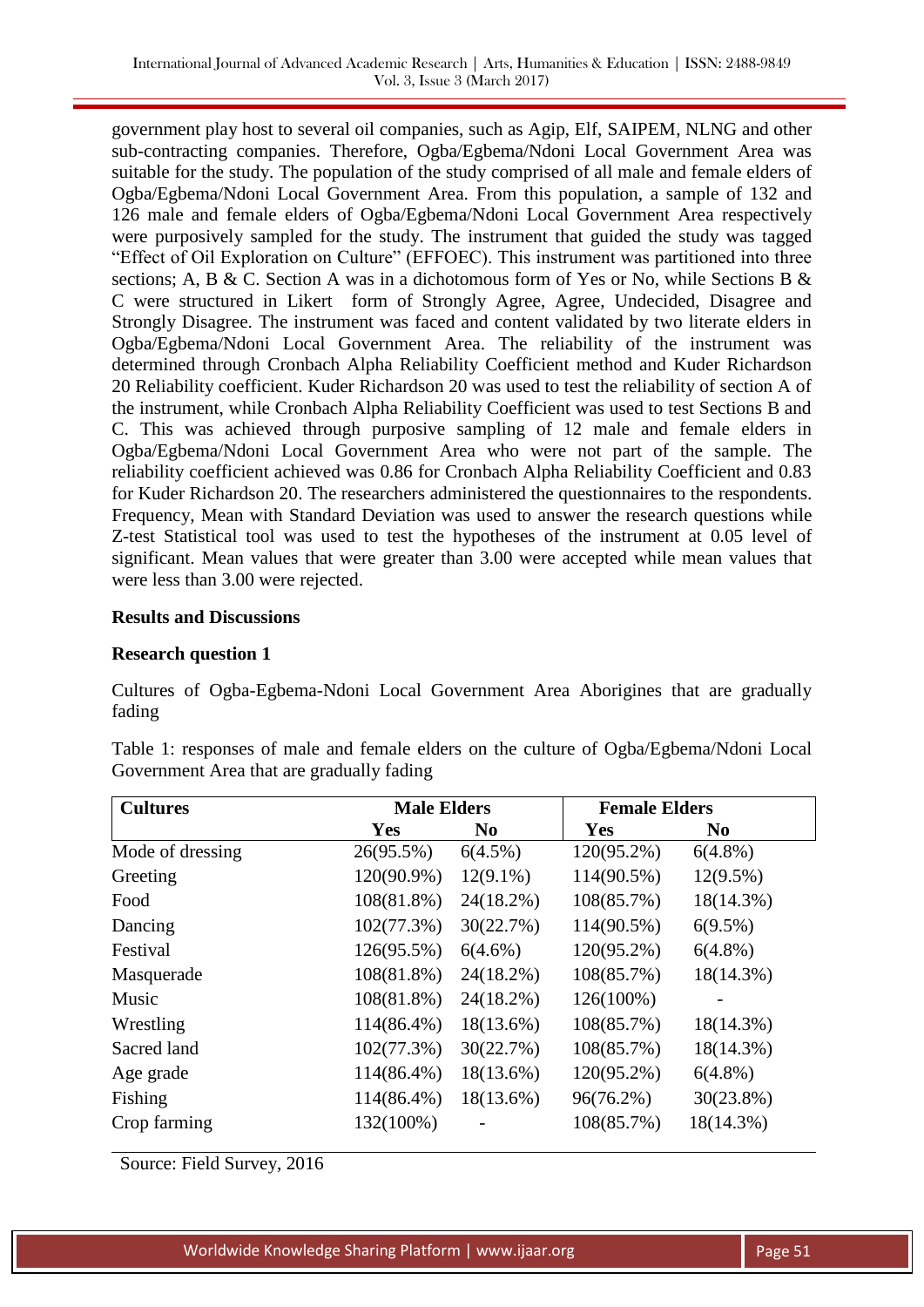Table 1 shows male and female elders responses on the cultures of Ogba/Egbema/Ndoni Local Government Area that are gradually fading. Based on the percentage of Yes responses obtained for male and female elders respectively, the respondents agreed that mode of dressing (95.5%, 95.2%), greeting (90.9%, 90.5%), food (81.8%, 85.7%), dancing (77.3%, 90.5%), festival (95.5%, 95.2%), masquerade (81.8%, 85.7%), music (81.8%, 100%), wrestling (86.4%, 85.7%), sacred land (77.3%, 85.7%), age grade (86.4%, 95.2%), fishing (86.4%, 76.2%) and crop farming (100%, 85.7%) are the cultures of Ogba/Egbema/Ndoni Local Government Area that are gradually fading. This finding is in consonance with Ochogba et al (2004) that observed that some of the culture and tradition of the Ogba people cut across the different groups with little or no variations, such as; marriage, burial rites, festivals, age grade and others. And that some of these cultures are no longer effective in some communities in Ogba axes of Ogba/Egbema/Ndoni Local Government Area.

## **Research question 2**

Some activities of oil companies operating in Ogba-Egbema-Ndoni Local Government Area that have impact on the culture of the people

Table 2: responses of male and female elders on some activities of oil companies operating in Ogba/Egbema/Ndoni Local Government Area that have impact on the culture of the people

| <b>Variables</b>                        | <b>Male elders</b> |           |                 | <b>Female elders</b> |      |                 |
|-----------------------------------------|--------------------|-----------|-----------------|----------------------|------|-----------------|
|                                         | Mean               | <b>SD</b> | <b>Decision</b> | <b>Mean SD</b>       |      | <b>Decision</b> |
| Employment of youths                    | 3.35               | 1.20      | agreed          | 3.38                 | 1.17 | agreed          |
| Oil exploration                         | 4.18               | 1.15      | agreed          | 4.43                 | 0.79 | agreed          |
| Development of host communities         | 4.40               | 0.71      | agreed          | 3.50 0.97            |      | agreed          |
| Laying of oil pipes                     | 4.50               | 0.66      | agreed          | 4.70 0.55            |      | agreed          |
| Organizing skill acquisition programmes | 3.91               | 1.24      | agreed          | 4.52 0.91            |      | agreed          |
| Empowering youths                       | 3.82               | 1.30      | agreed          | 3.90                 | 1.15 | agreed          |
| Sponsorship of social activities        | 3.70               | 1.18      | agreed          | 4.05 1.10            |      | agreed          |
| Provision of scholarship                | 3.73               | 0.90      | agreed          | 4.05                 | 1.09 | agreed          |
| Award of contracts to indigenes         | 4.00               | 1.04      | agreed          | 4.29                 | 0.88 | agreed          |

Source: Field Survey, 2016

Table 3 shows male and female elders responses on some activities of oil companies operating in Ogba/Egbema/Ndoni Local Government Area that have impact on the culture of the people. Based on the mean responses obtained, the respondents (male and female elders) agreed that the oil companies operating in Ogba/Egbema/Ndoni Local Government Area carry out the following activities that have impact on the culture of the people; employment of youths (93.35, 3.38), oil exploration (4.18, 4.43), development of host communities (4.40, 3.50), laying of oil pipes (4.50, 4.70), organizing skill acquisition programmes (3.91, 4.52) and empowering youths (3.82, 3.90). Others include; sponsorship of social activities (3.70, 4.05), provision of scholarship (3.73, 4.05) and the award of contracts to indigenes (4.00, 4.29). This finding collaborate with Okwu in Osam (2014) that observed that the activities of oil companies contributed to the development of towns like Omoku, Akabuka, Okwuizi, Obrikom, Erema and Ogbogu.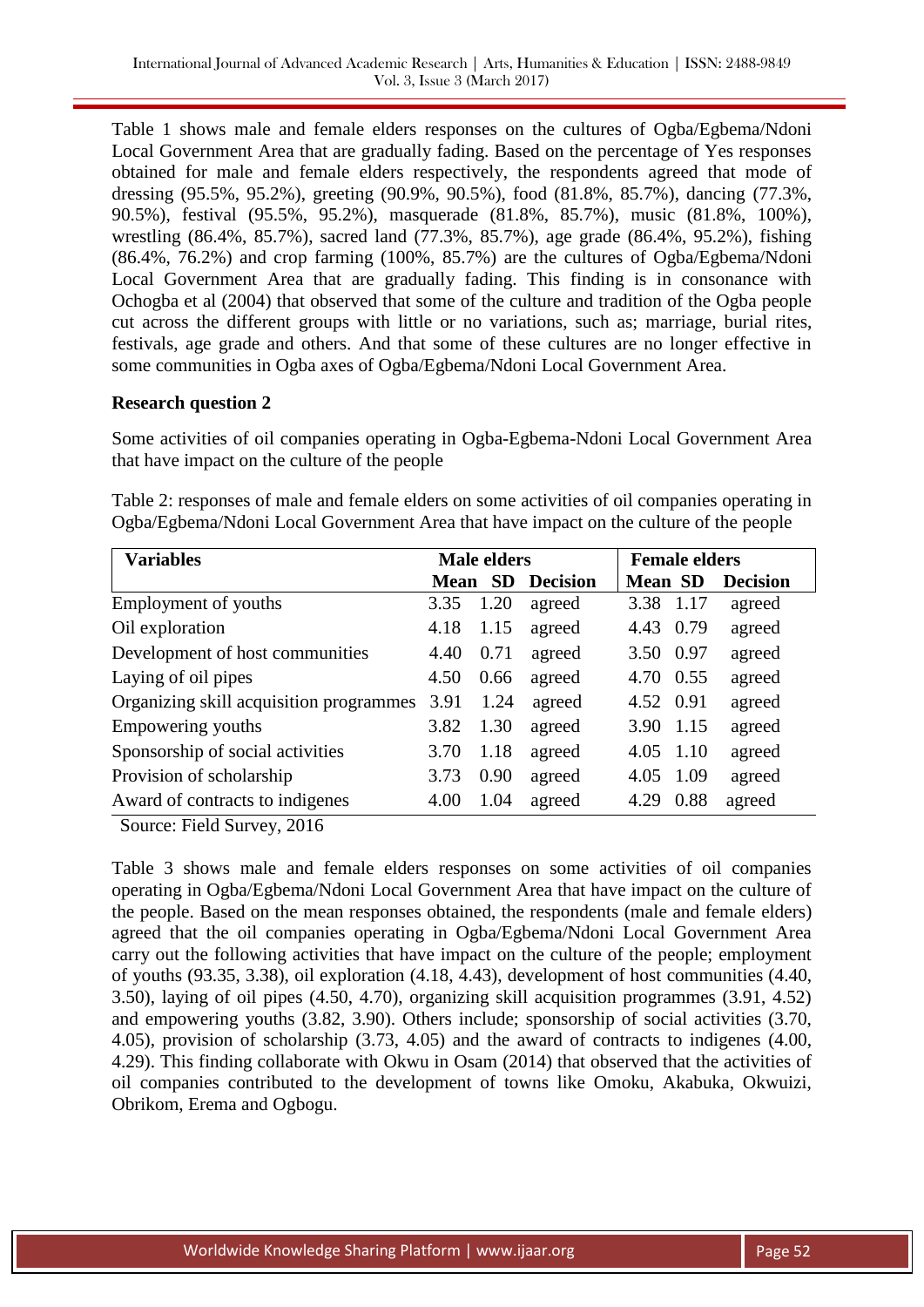## **Research question 3**

Effects of oil company activities on the culture of Ogba-Egbema-Ndoni Local Government Area Aborigines.

Table 3: responses of male and female elders on the effects of oil company activities on the culture of Ogba/Egbema/Ndoni Local Government Area Aborigines

| <b>Variables</b>                     | <b>Male elders</b> |      |                 | <b>Female elders</b> |           |                 |  |
|--------------------------------------|--------------------|------|-----------------|----------------------|-----------|-----------------|--|
|                                      | <b>Mean</b>        | SD   | <b>Decision</b> | <b>Mean</b>          | <b>SD</b> | <b>Decision</b> |  |
| Adoption of modern ways of dressings | 4.00               | 1.04 | agreed          | 4.29                 | 0.88      | agreed          |  |
| Adoption of foreign ways of greeting | 3.91               | 1.08 | agreed          | 3.95                 | 1.13      | agreed          |  |
| Adoption of modern types of food     | 3.73               | 1.00 | agreed          | 4.00                 | 0.93      | agreed          |  |
| Adoption of modern types of dance    | 3.73               | 1.14 | agreed          | 3.76                 | 1.06      | agreed          |  |
| Modernization of festive activities  | 3.77               | 0.85 | agreed          | 3.81                 | 1.10      | agreed          |  |
| Low participation in masquerade      |                    |      |                 |                      |           |                 |  |
| festivities                          | 3.73               | 1.00 | agreed          | 3.52                 | 1.37      | agreed          |  |
| Adoption of modern types of music    | 3.74               | 1.05 | agreed          | 3.67                 | 1.25      | agreed          |  |
| Low participation in traditional     |                    |      |                 |                      |           |                 |  |
| wrestling                            | 4.23               | 0.67 | agreed          | 3.75                 | 1.13      | agreed          |  |
| Desecration of sacred land           | 3.86               | 1.10 | agreed          | 3.81                 | 1.26      | agreed          |  |
| Disassociation of age-grade mates    |                    |      |                 |                      |           |                 |  |
| in age grade activities              | 4.00               | 1.04 | agreed          | 3.62                 | 1.33      | agreed          |  |
| Reduction in fishing activities      | 4.36               | 0.83 | agreed          | 4.10                 | 1.11      | agreed          |  |
| Reduction in crop farming            | 4.23               | 1.04 | agreed          | 3.86                 | 1.36      | agreed          |  |

Source: Field Survey, 2016

Table 3 shows male and female elders responses on the effects of oil company activities on the culture of Ogba/Egbema/Ndoni Local Government Area Aborigine. Based on the mean responses obtained, the respondents (male and female elders) agreed that adoption of modern ways of dressing (4.00, 4.29), foreign ways of greeting (3.91, 3.95), modern types of food (3.73, 4.00) and modern types of dance ( 3.73, 3.76) are the effects of oil company activities on the culture of Ogba/Egbema/Ndoni Local Government Area Aborigines. Furthermore, modernization of festive activities (3.77, 3.81), low participation in masquerade festivities (3.73, 3.52), adoption of modern types of music (3.74, 3.67), low participation in traditional wrestling (4.23, 3.75), desecration of sacred land (3.86, 3.81), disassociation of age grade mates in age grade activities (4.00, 3.62), reduction in fishing activities 94.36, 4.10) and reduction in crop farming (4.23, 3.86) are effects of oil company activities on the culture of Ogba/Egbema/Ndoni Local Government Area Aborigines. This is in line with Ellah (1992) that the concentration of oil companies in Obrikom, Ogba/Egbema/Ndoni Local Government Area, has had a great socio-cultural impact on the Ogba language, culture and marriage system. Also, Osam (2014) opined that social vices such as stealing, cultism, divorce, unwanted pregnancy, abortion, smoking and gross contravention of social norms by youths of school age have become the order of the day since the inception of oil exploration in Ogba/Egbema/Ndoni Local Government Area. This is also in consonance with the research carried out by Okoli (2006).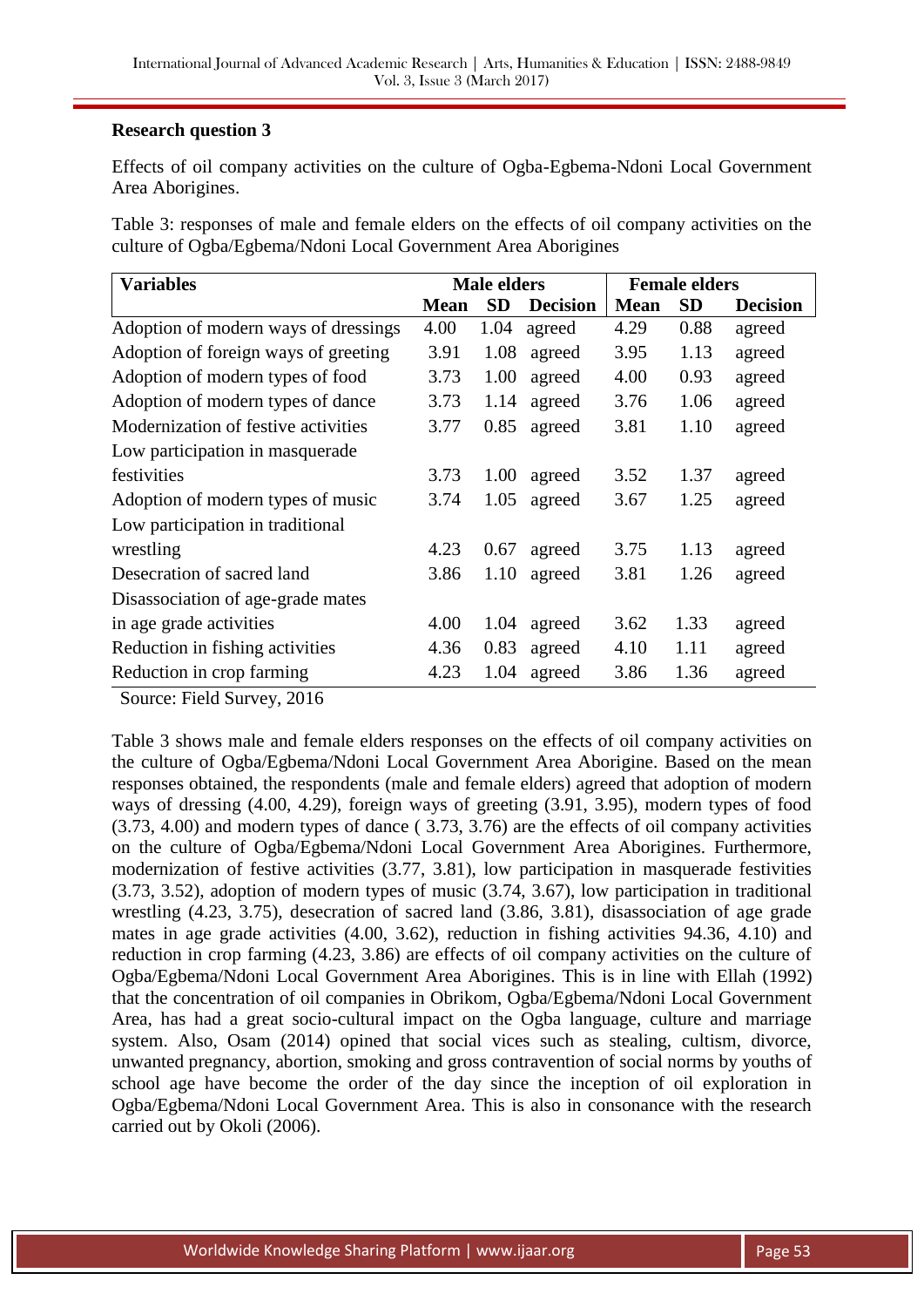**H01:** There is no significant difference between the mean responses of male and female elders of Ogba/Egbema/Ndoni Local Government Area on some of the activities of oil companies operating in Ogba/Egbema/Ndoni Local Government Area that have impact on the culture of the people

*Table 4: Z- test responses of male and female elders on the activities of oil companies operating in Ogba/Egbema/Ndoni Local Government Area that have impact on the culture of the people*

| <b>Variables</b>                             | <b>Male elders</b> | <b>Female elders</b> |         |      |       |        |                 |
|----------------------------------------------|--------------------|----------------------|---------|------|-------|--------|-----------------|
|                                              | <b>Mean</b>        | <b>SD</b>            | Mean SD |      | Z-cal | Z-crit | <b>Decision</b> |
| Employment of youths                         | 3.35               | 1.20                 | 3.38    | 1.17 | 2.64  | 1.96   | S               |
| Oil exploration                              | 4.18               | 1.15                 | 4.43    | 0.79 | 8.44  | 1.96   | S               |
| Development of host communities              | 4.40               | 0.71                 | 3.50    | 0.97 | 4.50  | 1.96   | S               |
| Laying of oil pipes                          | 4.50               | 0.66                 | 4.70    | 0.55 | 2.46  | 1.96   | S               |
| Organizing skill acquisition programmes 3.91 |                    | 1.24                 | 4.52    | 0.91 | 2.55  | 1.96   | S               |
| Empowering youths                            | 3.82               | 1.30                 | 3.90    | 1.15 | 2.04  | 1.96   | S               |
| Gas flaring                                  | 4.00               | 1.00                 | 4.10    | 0.87 | 0.85  | 1.96   | <b>NS</b>       |
| Sponsorship of social activities             | 3.70               | 1.18                 | 4.05    | 1.10 | 0.14  | 1.96   | <b>NS</b>       |
| Provision of scholarship                     | 3.73               | 0.90                 | 4.05    | 1.09 | 0.52  | 1.96   | <b>NS</b>       |
| Award of contracts to indigenes              | 3.77               | 0.85                 | 3.81    | 1.10 | 0.32  | 1.96   | <b>NS</b>       |

SD (Standard deviation), S (Significant), NS (Not Significant)

Table 4 show that items 1, 2, 3, 4, 5  $\&$  6 had their z-cal greater than z-crit which means that there was significant difference between the mean responses of male and female elders for items 1, 2, 3, 4, 5 & 6. Therefore, the hypothesis earlier stated "there is no significant difference between the mean responses of male and female elders on the activities of oil companies operating in Ogba/Egbema/Ndoni Local Government Area that have impact on the culture of the people was not upheld for items 1, 2, 3, 4, 5  $\&$  6. On the other hand, items 7, 8, 9 & 10 had their z-cal less than z-crit which means that there was no significant difference between the mean responses of male and female elders for items 7, 8, 9 & 10. Therefore, the stated hypothesis "there is no significant difference between the mean responses of male and female elders on the activities of oil companies operating in Ogba/Egbema/Ndoni Local Government Area that have impact on the culture of the people was upheld for items 7, 8, 9  $\&$ 10.

**H02**: There is no significant difference between the mean responses of male and female elders of Ogba/Egbema/Ndoni Local Government Area on the effects of oil company activities on their culture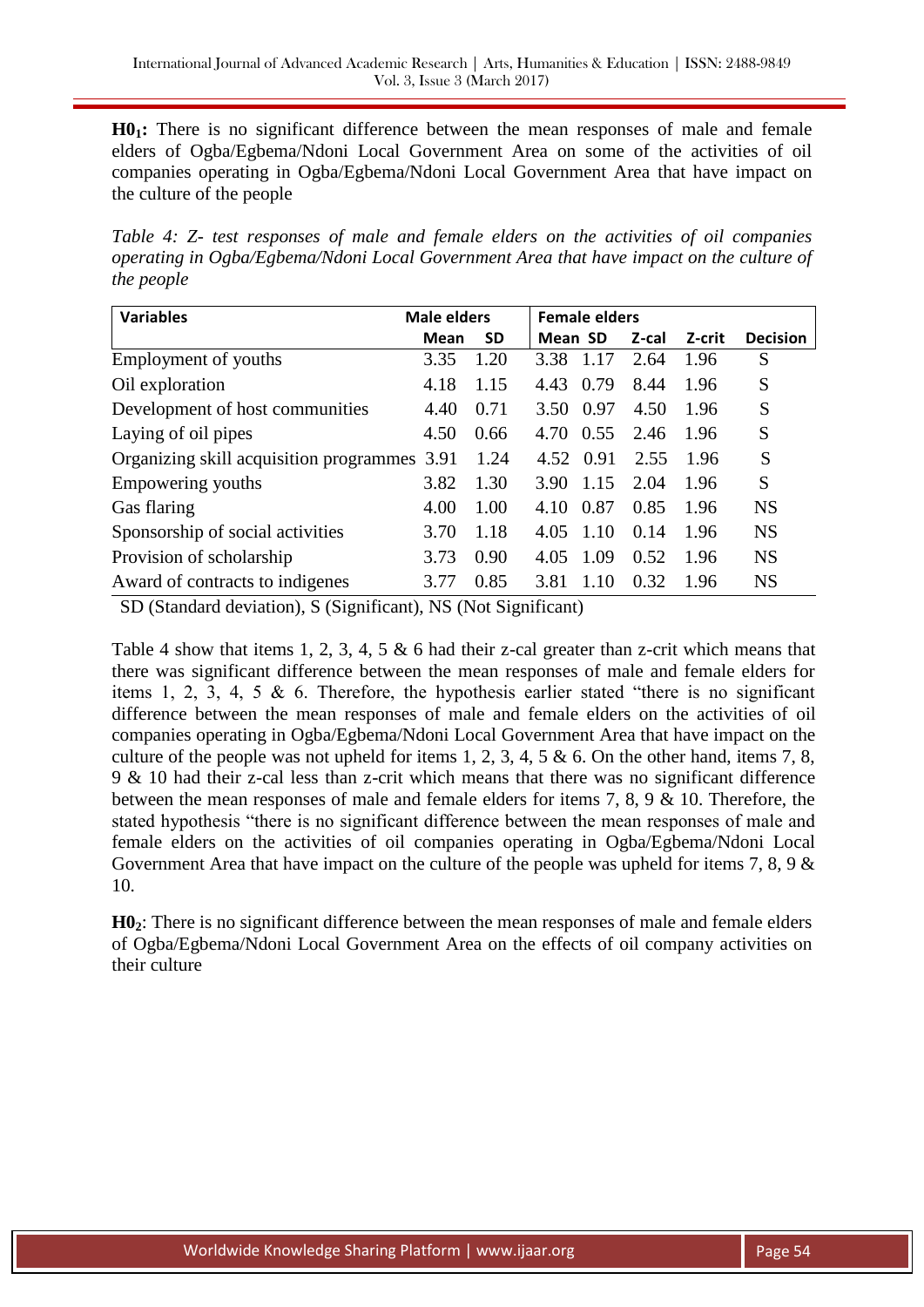| <b>Variables</b>                     | <b>Male elders</b> |           |         | <b>Female elders</b> |           |        |                 |
|--------------------------------------|--------------------|-----------|---------|----------------------|-----------|--------|-----------------|
|                                      | Mean               | <b>SD</b> | Mean SD |                      | Z-cal     | Z-crit | <b>Decision</b> |
| Adoption of modern ways of dressings | 4.00               | 1.04      | 4.29    |                      | 0.88 2.45 | 1.96   | S               |
| Adoption of foreign ways of greeting | 3.91               | 1.08      | 3.95    | 1.13                 | 0.29      | 1.96   | <b>NS</b>       |
| Adoption of modern types of food     | 3.73               | 1.00      | 4.00    |                      | 0.93 2.24 | 1.96   | S               |
| Adoption of modern types of dance    | 3.73               | 1.14      | 3.76    | 1.06 0.22            |           | 1.96   | <b>NS</b>       |
| Modernization of festive activities  | 3.77               | 0.85      | 3.81    | $1.10 \quad 0.32$    |           | 1.96   | <b>NS</b>       |
| Low participation in masquerade      |                    |           |         |                      |           |        |                 |
| festivities                          | 3.73               | 1.00      |         | 3.52 1.37 1.40       |           | 1.96   | <b>NS</b>       |
| Adjustment of traditional marriage   |                    |           |         |                      |           |        |                 |
| proceedings                          | 3.74               | 1.05      | 3.67    | $1.25 \quad 0.41$    |           | 1.96   | <b>NS</b>       |
| low participation in traditional     |                    |           |         |                      |           |        |                 |
| wrestling                            | 4.23               | 0.67      | 3.75    | $1.13$ 4.11          |           | 1.96   | S               |
| Desecration of sacred land           | 3.86               | 1.10      | 3.81    | 1.26 0.03            |           | 1.96   | <b>NS</b>       |
| Disassociation of age-grade mates    |                    |           |         |                      |           |        |                 |
| in age grade activities              | 4.00               | 1.04      | 3.62    | 1.33 2.54            |           | 1.96   | S               |
| Reduction in fishing activities      | 4.36               | 0.83      | 4.10    | 1.11                 | 2.11      | 1.96   | S               |
| Reduction in crop farming            | 4.23               | 1.04      | 3.86    | 1.36 2.44            |           | 1.96   | S               |

*Table 5: Z-test responses of male and female elders on the effects of oil companies' activities on the culture of Ogba/Egbema/Ndoni Local Government Area Aborigines*

SD (Standard deviation), S (Significant), NS (Not Significant)

Table 5 show that items 1, 3, 8, 10, 11 & 12 had their z-cal greater than z-crit which means that there was significant difference between the mean responses of male and female elders for items 1, 3, 8, 10, 11 & 12. Therefore, the hypothesis earlier stated "there is no significant difference between the mean responses of male and female elders on the effects of oil companies activities on the culture of Ogba/Egbema/Ndoni Local Government Area Aborigines was not upheld for items 1, 3, 8, 10, 11 & 12. On the other hand, items 2, 4, 5, 6, 7, & 8 had their z-cal less than z-crit which means that there was no significant difference between the mean responses of male and female elders for items 2, 4, 5, 6 & 7. Therefore, the stated hypothesis "there is no significant difference between the mean responses of male and female elders on the effects of oil companies activities on the culture of Ogba/Egbema/Ndoni Local Government Area Aborigines was upheld for items 2, 4, 5, 6, 7 & 8.

## **Summary of major findings**

The study found the following;

- $\checkmark$  That Ogba/Egbema/Ndoni Local Government Area Aborigines have cultures that are gradually fading, such as; greeting, dancing, festival, masquerade, music and others.
- $\checkmark$  That oil companies activities such as employment of youths, oil exploration, laying of pipelines, youth empowerment, gas flaring and others are some of the activities of oil companies operating in Ogba/Egbema/Ndoni Local Government Area.
- $\checkmark$  That the activities of oil companies operating in Ogba/Egbema/Ndoni Local Government Area affects the culture of the people.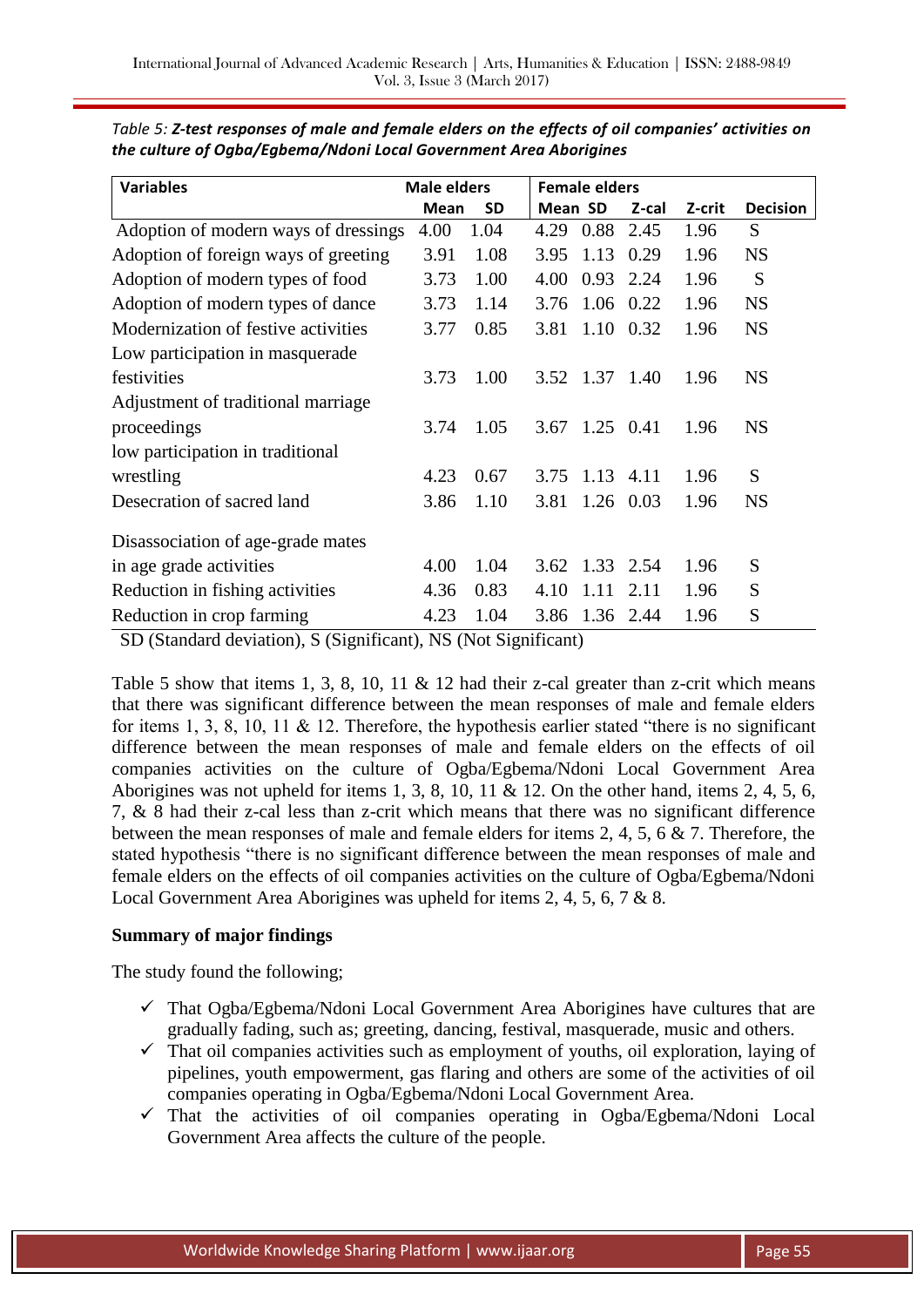## **Conclusion**

The following conclusions were made;

- $\checkmark$  That Ogba/Egbema/Ndoni Local Government Area aborigine have cultures that are gradually fading.
- $\checkmark$  That oil companies operating in Ogba/Egbema/Ndoni Local Government Area are involved in youth employment, youth empowerment, gas flaring, among others.
- $\checkmark$  That the activities of oil companies operating in Ogba/Egbema/Ndoni Local Government Area affects the culture of Ogba/Egbema/Ndoni Local Government Area Aborigines.

#### **Recommendations**

The following recommendations were made:

- $\checkmark$  The memorandum of understanding between the oil companies and the host communities should recognize the culture of the people.
- $\checkmark$  Oil companies operating in Ogba/Egbema/Ndoni Local Government Area should sponsor host communities in publicizing their culture through sensitization.
- $\checkmark$  The oil companies should also partner with host communities in celebrating the culture of the people.
- $\checkmark$  Community leaders should fashion out modalities to strengthen their culture.

#### **References**

- Akhionbare, A.E & Osuji, E.E. (2013). Effects of oil exploration on socio-cultural issues in Oguta Local Government Area of Imo State, Nigeria. *Journal of Environmental Issues and Agriculture in Developing Countries,* 5(2), 1-6.
- Arowolo, D. (2010). The effects of western civilization and culture on Africa. *Afro Asian Journal of Social Sciences*. 1 (1), 16-29.
- Dike, U.A. (2013). African culture of communication in the global village: the experience of Ogba people in Rivers State, Nigeria*. Open Journal of Philosophy*, 3(1), 122-125.
- Ellah, F. J. (1992). *Obrikom by the year 2000: The socio-cultural impact of oil operations in Obrikom.* Unpublished article.
- Dangana, Y. D. (2014). How western culture erodes values among Nigeria youths (*Daily Trust*, August, 8 2014), 1-3.
- Isife, B. I, Albert, C.O & Odua, I.N. (2012). Performance analysis of community development activities of two multi-national oil companies in Rivers State, Southern Nigeria. *Developing Country Studies*, 2(9), 57-62.
- Jike, V. T. (2004). Environmental degradation, social disequilibrium, and the dilemma of sustainable development in the Niger Delta of Nigeria. *Journal of Black Studies*, 34(5), 686-701.
- Ochogba, O. A, Amirize, S. U, Ahiauzu, B, Ochonma, V, Ugada, J & Ake, I. F. (2004). *Ogba Tradition, Culture and Tourism.* A committee report on the documentation of Ogba